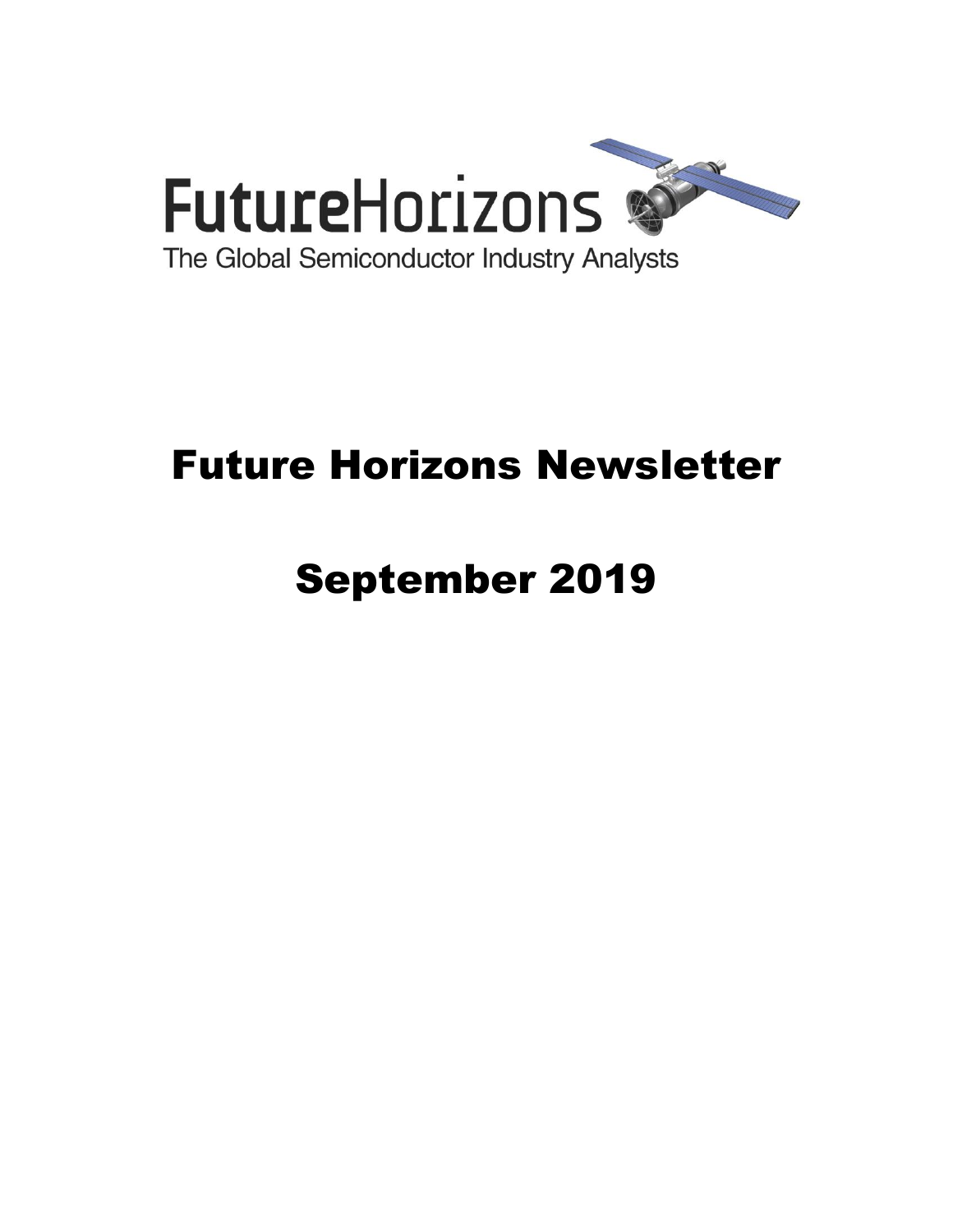# Contents Page

| <b>Industry News by Company</b>              | Page 03 - 04 |
|----------------------------------------------|--------------|
| <b>Industry News &amp; Trends</b>            | Page 05 - 07 |
| <b>East European News &amp; Trends</b>       | Page 08 - 09 |
| <b>World Economic Round Up</b>               | Page 10      |
| <b>Future Horizons &amp; Industry Events</b> | Page 11      |

Future Horizons Ltd, • Blakes Green Cottage, Stone Street Seal TN15 0LQ • England 2 Tel: +44 1732 740440 • Fax: +44 1732 740442 Affiliates in Europe, India, Israel, Japan, Russian, San Jose California, USA e-mail: mail@futurehorizons.com • www.futurehorizons.com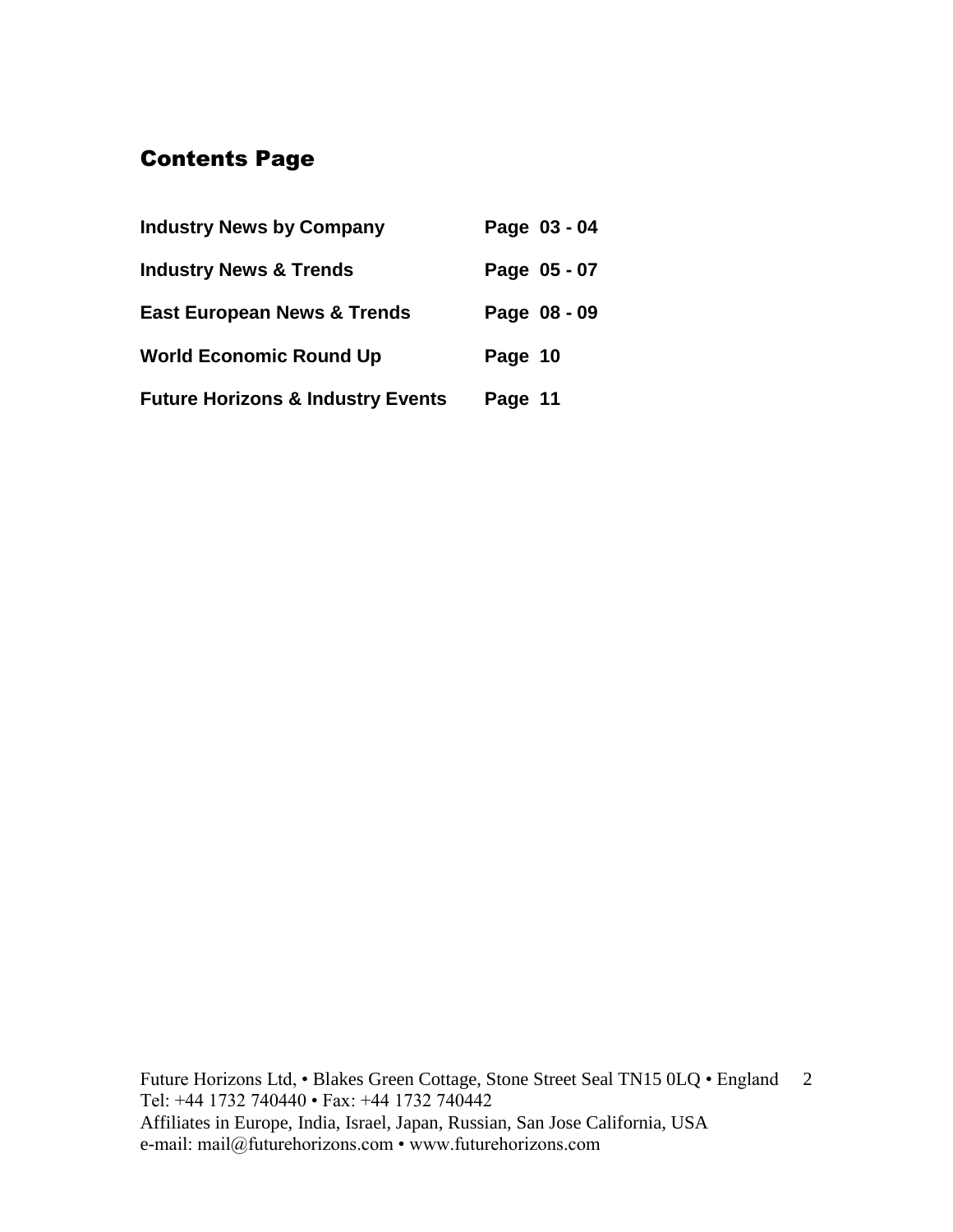# Industry News By Company

## **[Semiconductor Startup Shows Off the World's Biggest Processor](https://www.industryweek.com/technology-and-iiot/semiconductor-startup-shows-world-s-biggest-processor)**

In the semiconductor industry, bigger is not usually better. For 60 years, chip companies have strived to make the brains of computers as tiny as possible.

Startup Cerebras Systems will turn this maxim on its head on Monday when it unveils a processor measuring roughly 8 inches by 8 inches. That's at least 50 times larger than similar chips available today.

The logic behind going big is simple, according to founder Andrew Feldman. Artificial intelligence software requires huge amounts of information to improve, so processors need to be as fast as possible to crunch all this data -- even if that means the components get really chunky.

## **[Fujitsu And Qualcomm Complete 5G Data Calls In Sub-6 GHz And mmWave](https://www.qualcomm.com/news/releases/2019/08/21/fujitsu-and-qualcomm-complete-5g-data-calls-sub-6-ghz-and-mmwave-spectrum?mkt_tok=eyJpIjoiWVRka05ETXpOR0pqT0dKaiIsInQiOiJjRE12QW9iQlFLXC9pK25PNzl2NHNwUkpRNjJJY29sdzdRTytsaVhNWDFENzVJVkh6RlpWYkJ2Q1VFUWlGaUtG)  [Spectrum Bands](https://www.qualcomm.com/news/releases/2019/08/21/fujitsu-and-qualcomm-complete-5g-data-calls-sub-6-ghz-and-mmwave-spectrum?mkt_tok=eyJpIjoiWVRka05ETXpOR0pqT0dKaiIsInQiOiJjRE12QW9iQlFLXC9pK25PNzl2NHNwUkpRNjJJY29sdzdRTytsaVhNWDFENzVJVkh6RlpWYkJ2Q1VFUWlGaUtG)**

Fujitsu Limited and Qualcomm Technologies, Inc., a subsidiary of Qualcomm Incorporated, have achieved non-standalone (NSA) 5G New Radio (NR) data calls on sub-6 GHz and mmWave spectrum bands1. The two parties successfully conducted Network–Device Vendor Interoperability Testing (NV-IOT) for NTT DOCOMO, INC., leveraging Fujitsu's commercial 5G base station (gNB) products together with a mobile smartphone form-factor test device, powered by the Qualcomm® Snapdragon<sup>™</sup> X50 5G modem and antenna modules with integrated RF transceiver, RF front-end and antenna elements.

These latest NV-IOT testing bi-directional data calls, compliant with the 3GPP release 15 specifications, were completed in mid-July at Fujitsu in Japan.

This achievement marks a significant milestone to build a successful 5G end-to-end ecosystem in Japan, composed of 5G network infrastructure from Fujitsu and a broad range of 5G user devices using Qualcomm Technologies' modems and RF Front-end solutions.

### **[Japanese Semiconductor Parts Producers Acquiring U.S. Firms](http://www.businesskorea.co.kr/news/articleView.html?idxno=35063)**

U.S.-based GlobalFoundries Inc., the world's third largest semiconductor foundry, is selling off its photomask business to Japan's Toppan Photomasks Inc. A photomask is one of the essential raw materials for semiconductor manufacturing. It is one of the items subject to export control by the Japanese government.

GlobalFoundries has decided to sell off its Fab 9's photomask production facility in Burlington, Vermont, and IP to Toppan Photomasks, a subsidiary of Tokyo-listed Toppan Printing Co., according to semiconductor industry sources on Aug. 19. A photomask is used to transfer the circuit patterns formed on a blank mask to a wafer.

GlobalFoundries said it has decided to sell off its photomask unit to strengthen the competitiveness of its foundry operations. The company, which gave up the development of 7-nm process technology last year, has sold its Fab 3E and Fab 7 in Singapore to improve its structure. The company plans to use the plant space created by transferring the photomask production equipment for production of 200-mm RF chips.

Future Horizons Ltd, • Blakes Green Cottage, Stone Street Seal TN15 0LQ • England Tel: +44 1732 740440 • Fax: +44 1732 740442 3

Affiliates in Europe, India, Israel, Japan, Russian, San Jose California, USA e-mail: mail@futurehorizons.com • www.futurehorizons.com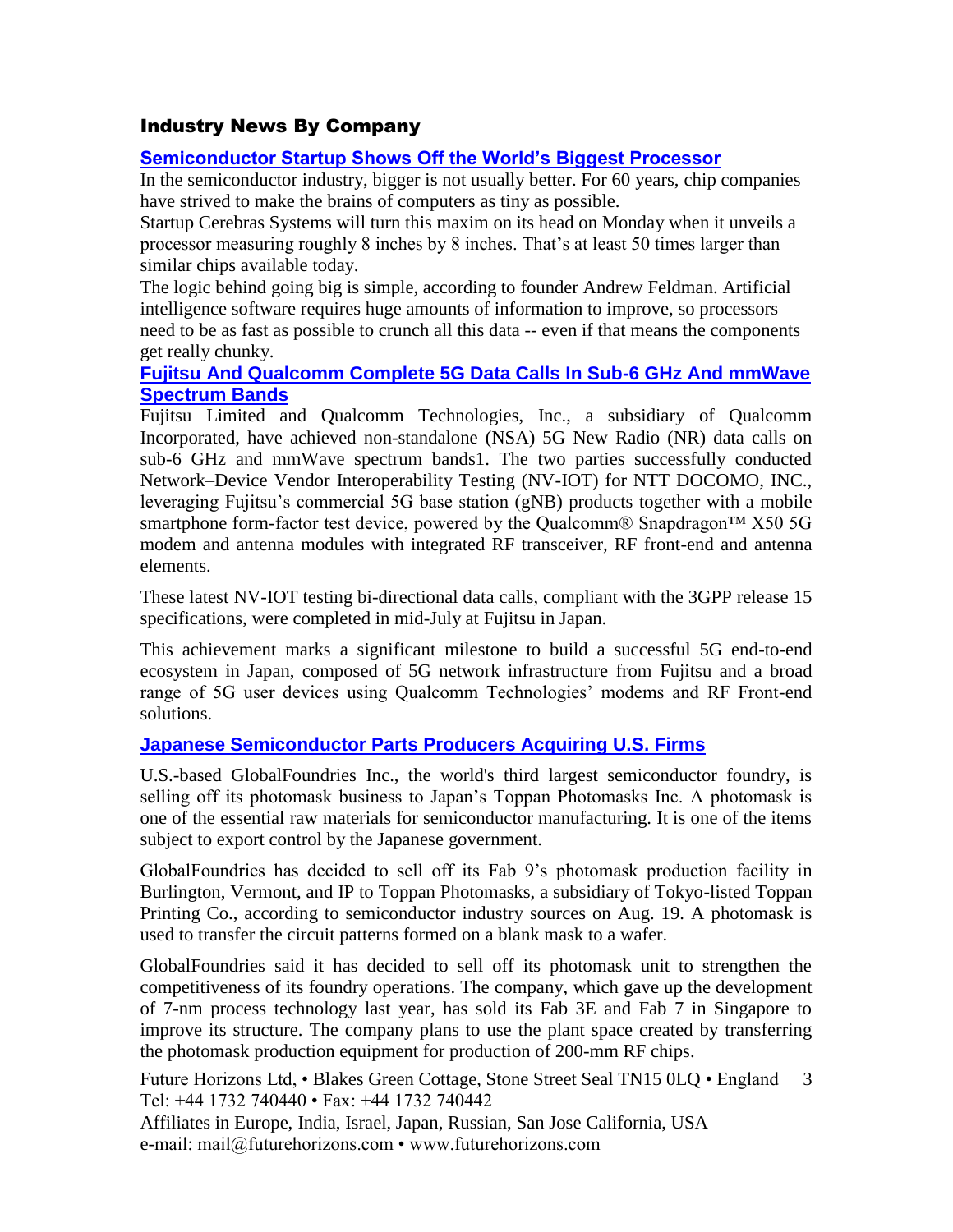# **[Combating Relay Car Theft Through UWB Technology](https://www.eetindia.co.in/news/article/Combating-Relay-Car-Theft-Through-UWB-Technology?utm_source=EETI%20Article%20Alert&utm_medium=Email&utm_campaign=2019-08-28)**

HAMBURG, Germany — NXP Semiconductors N.V. and Volkswagen have unveiled their first concept car utilizing ultra-wideband (UWB) technology, showing off what is considered one of the major benefits of the technology — the ability to combat relay theft protection, one of the biggest problems with keyless entry systems in modern cars.

As indicated earlier this month when the FiRa consortium was launched, the ability to precisely determine spatial information with extremely high accuracy down to just a few centimeters and with low latency makes UWB, or fine ranging technology, ideal for security and especially keyless access systems.

### **[Senseg Unveils Breakthrough Flexible Actuator Technology](https://www.eetimes.com/document.asp?doc_id=1335067&_mc=RSS_EET_EDT&utm_source=newsletter&utm_campaign=link&utm_medium=EETimesIoT-20190905)**

Creating a new category of flexible electronics, Senseg has unveiled the industry's first family of flexible actuators, manufactured on newly developed roll-to-roll manufacturing technology, delivering advantages in scalability, size, weight, and cost. The new Senseg elastomeric film actuator, or ELFIAC, can be used as a replacement for traditional actuators, including piezoelectric devices. It also opens up new opportunities for haptic technologies in applications, such as wearables, soft robotics, and virtual reality/augmented reality (VR/AR) devices.

The flexible actuator is composed of insulated electrode films separated by silicone elastomer spacers, or pillars. The silicon micro pillars work like springs. An electrostatic force compresses the layers and provides the actuation. The key enablers are the mechanical properties of the liquid silicon rubber used in the elastomer pillars, micromachining technologies, other new manufacturing methods which enable scaling to very large sizes, and a new high-voltage driver.

# **[New VIPer Converter From STMicroelectronics](https://www.eetindia.co.in/news/article/New-VIPer-Converter-from-STMicroelectronics)**

The STMicroelectronics VIPer26K high-voltage converter integrates a 1050V avalancherugged N-channel power MOSFET that enables offline power supplies to combine a wide input-voltage range with the advantages of a simplified design.

The extremely high voltage rating of the VIPer26K MOSFET eliminates the need for conventional stacked FETs and associated passive components to achieve similar voltage capability, and smaller external snubber components can be adopted. Drain current-limit protection is built-in and the MOSFET includes a senseFET connection for overtemperature protection.

With high-voltage startup circuitry, a built-in error amplifier, and current-mode PWM controller all integrated on-chip, the VIPER26K can support all common switched-mode power supply topologies, including isolated flyback with secondary-side or primary-side regulation, non-isolated flyback with resistive feedback, buck, and buck-boost converters.

Future Horizons Ltd, • Blakes Green Cottage, Stone Street Seal TN15 0LQ • England 4 Tel: +44 1732 740440 • Fax: +44 1732 740442 Affiliates in Europe, India, Israel, Japan, Russian, San Jose California, USA e-mail: mail@futurehorizons.com • www.futurehorizons.com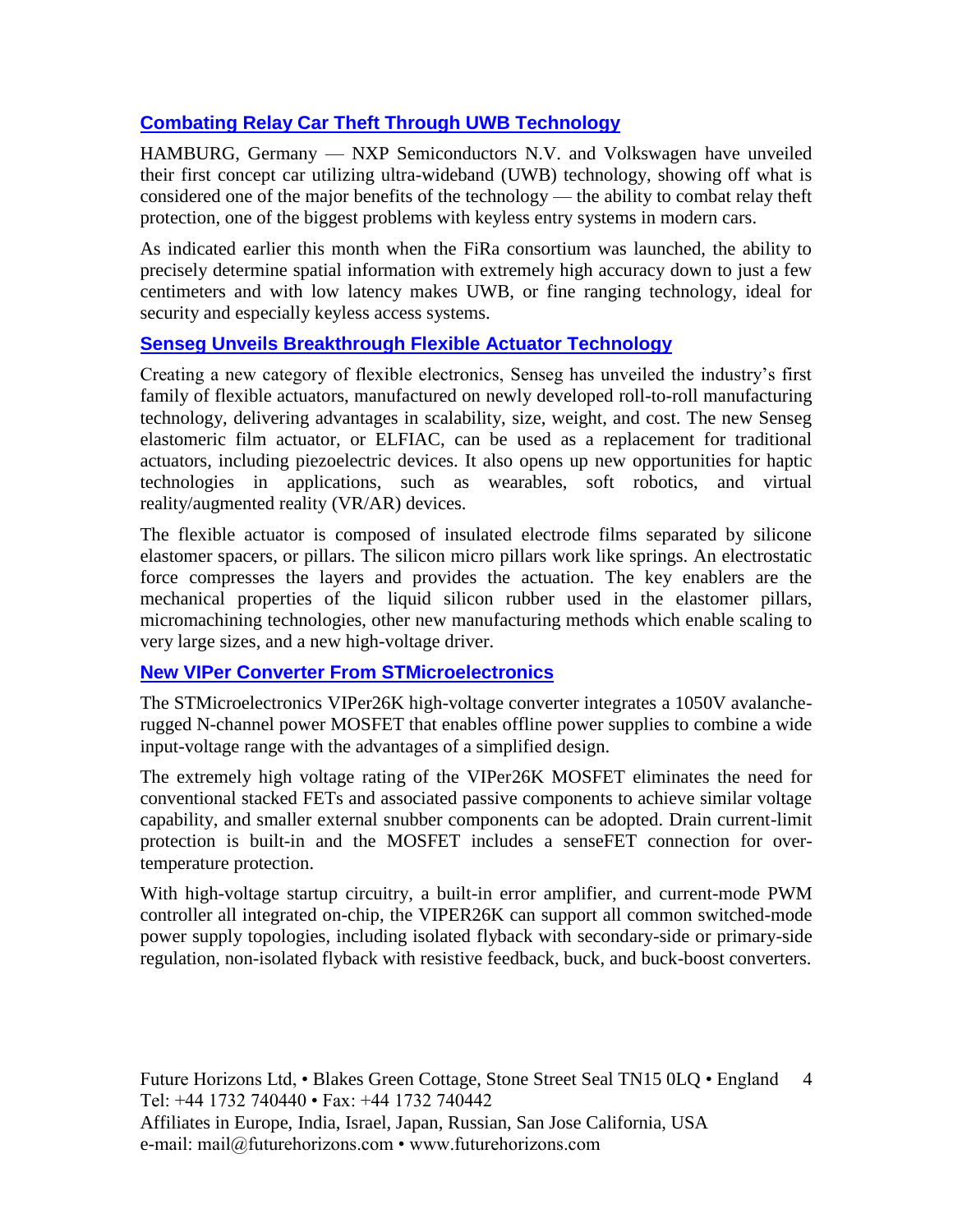# Industry News & Trends

# **[Blocking 5G From mmwave Will Limit Its Potential, GSMA Warns](https://www.eetimes.com/document.asp?doc_id=1334981&_mc=RSS_EET_EDT&utm_source=newsletter&utm_campaign=link&utm_medium=EETimesIoT-20190815)**

The trade body representing the mobile communications industry, GSMA, has issued a statement warning the space industry not to prevent 5G services from accessing millimeter wave spectrum at the forthcoming World Radio Communications Conference 2019 (WRC-19). The mmWave spectrum is expected to be allocated at the conference taking place at the end of October 2019 in Egypt.

The GSMA is worried the space industry's protectionist attitude will limit spectrum allocation to 5G in the bands above 24GHz and up to 86GHz. It said the full potential of 5G applications and their socio-economic impact, in terms of high-capacity and lowlatency, requires access to sufficient spectrum in the mmWave band.

As part of its lobbying, the GSMA presented a host of numbers to illustrate the societal and economic impact of 5G, and how blocking spectrum access would be detrimental to the world economy. In a report released this month, it said that releasing 5G mmWave capacity will create \$565 billion of economic expansion. This figure represents 2.9% of global GDP growth by 2034

## **[Memory Makers And Foundries Step Up To Hyperscale Demands](https://www.eetimes.com/document.asp?doc_id=1334957&_mc=RSS_EET_EDT&utm_source=newsletter&utm_campaign=link&utm_medium=EETimesMemory-20190813)**

There's never been more pressure on memory to meet the demands of new applications — everything from edge computing and the Internet of things (IoT) to increasingly smarter phones and smart cars. There's also artificial intelligence (AI) and machine learning, both of which are becoming a big part of next-generation platforms being developed by the major hyperscale players — the Googles, Facebooks and Amazons of the world.

The world's biggest companies, used to upending businesses and altering cultures, are starting to remake the semiconductor industry. What exactly are they doing that's so unprecedented, why are they doing it, and what might be the consequences?

All of them are expecting a great deal of innovation from the broad electronics industry and the memory makers, whether it's further improvements to incumbent memories such as DRAM and NAND flash — or making emerging memories that incorporate novel materials commercially viable as part memory devices for new computing architectures. But despite their deep pockets, it's unlikely any of the companies will ever invest in manufacturing equipment to make their own memory devices, and they're not interested in paying a premium price. If DRAM still does the job, they're not going to pay five dollars more per device for an emerging memory because at this scale, it adds up quickly.

### **[More 5G Handsets Hit The Chinese Market](https://www.eetimes.com/document.asp?doc_id=1335044&_mc=RSS_EET_EDT&utm_source=newsletter&utm_campaign=link&utm_medium=EETimesDaily-20190820)**

The third quarter has always been the traditional peak season for consumer electronics in China. After half a year of market downturn, major mobile phone manufacturers are looking forward to using 5G communication products to reactivate consumer enthusiasm. First-tier manufacturers including Huawei and Samsung Electronics will release 5G new

Future Horizons Ltd, • Blakes Green Cottage, Stone Street Seal TN15 0LQ • England Tel: +44 1732 740440 • Fax: +44 1732 740442 Affiliates in Europe, India, Israel, Japan, Russian, San Jose California, USA e-mail: mail@futurehorizons.com • www.futurehorizons.com 5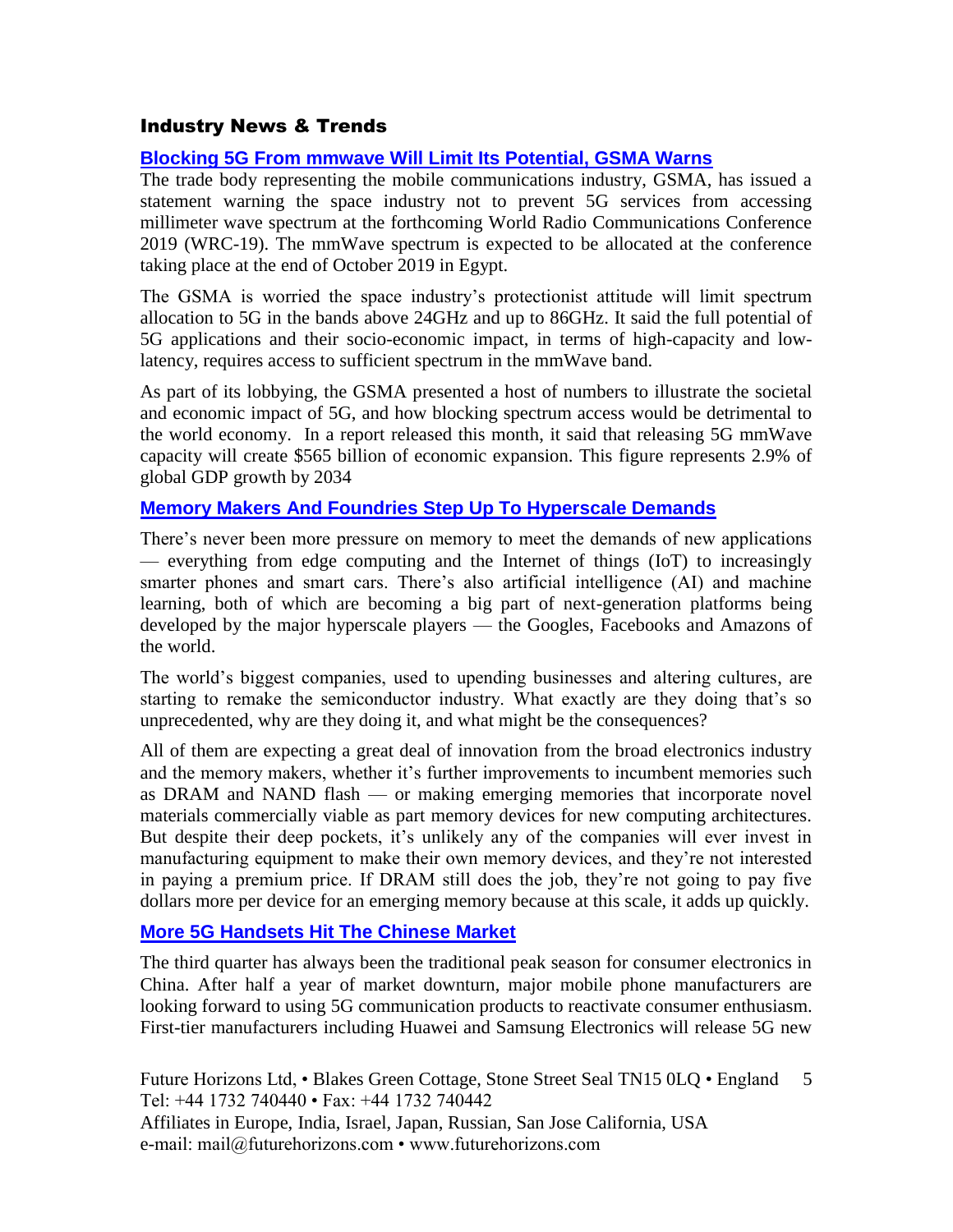mobile phones in August, and the entire consumer electronics industry chain is expected to enter the peak of stocking.

At the same time, influenced by external factors, the concept of China's smartphone industry chain's self-controllability has gradually advanced. With the recent launch of Huawei's operating system, the consumer electronics industry chain is expected to continue to become the focus of the market in the third quarter.

Major brands of 5G mobile phones continue to be listed

There were 34.2 million smartphones shipped in China in July, down 7.5% compared with last year, according to China Telecomtsu. A total of 36 models of smartphones were launched in July, according to the same report, down 44.6% year-on-year.

# **[Is It Time To Forget About Huawei?](https://www.eetimes.com/document.asp?doc_id=1335053&_mc=RSS_EET_EDT&utm_source=newsletter&utm_campaign=link&utm_medium=EETimesDaily-20190822)**

Silence is deafening. When asked about the latest delay to a full-scale Huawei trade ban, most chip and component manufactures declined to speak to us. The 90-day extension announced earlier this week by the U.S. Commerce Department purportedly allows suppliers and customers to disengage from the Chinese telecom giant with minimal disruption.

But here's a frightening question to confront: Is it time for the U.S. tech companies to forget about ever seeing another big Huawei design opportunity ever again? The US chip industry is certainly not giving up on China, but Huawei — and by extension China — is inclined to give up on the United States.

The U.S. government, citing national security concerns, has all but barred Huawei products from the United States. American tech companies can still sell to Huawei under a special license, but that's set to expire in mid-November.

### **[Chinese Foundry SMIC Begins 14nm](https://www.extremetech.com/computing/296802-chinese-foundry-smic-begins-14nm-production) Production**

One of the longstanding trends in semiconductor manufacturing has been a steady decrease in major foundry players. Twenty years ago, when 180nm manufacturing was cutting-edge technology, there were no fewer than 28 firms deploying the node. Today, there are three companies building 7nm technology — Samsung, TSMC, and Intel. A fourth, GlobalFoundries, has since quit the cutting-edge business to focus on specialty foundry technologies like its 22nm and 12nm FDX technology.

What sometimes gets lost in this discussion, however, is the existence of a secondary group of foundry companies that do deploy new nodes — just not at the cutting-edge of technological research. China's Semiconductor Manufacturing International Corporation (SMIC) has announced that it will begin recognizing 14nm revenue from volume production by the end of 2019, a little more than five years after Intel began shipping on this node. TSMC, Samsung, and GlobalFoundries all have extensive 14nm capability in production, as does UMC, which introduced the node in 2017.

Future Horizons Ltd, • Blakes Green Cottage, Stone Street Seal TN15 0LQ • England 6 Tel: +44 1732 740440 • Fax: +44 1732 740442 Affiliates in Europe, India, Israel, Japan, Russian, San Jose California, USA e-mail: mail@futurehorizons.com • www.futurehorizons.com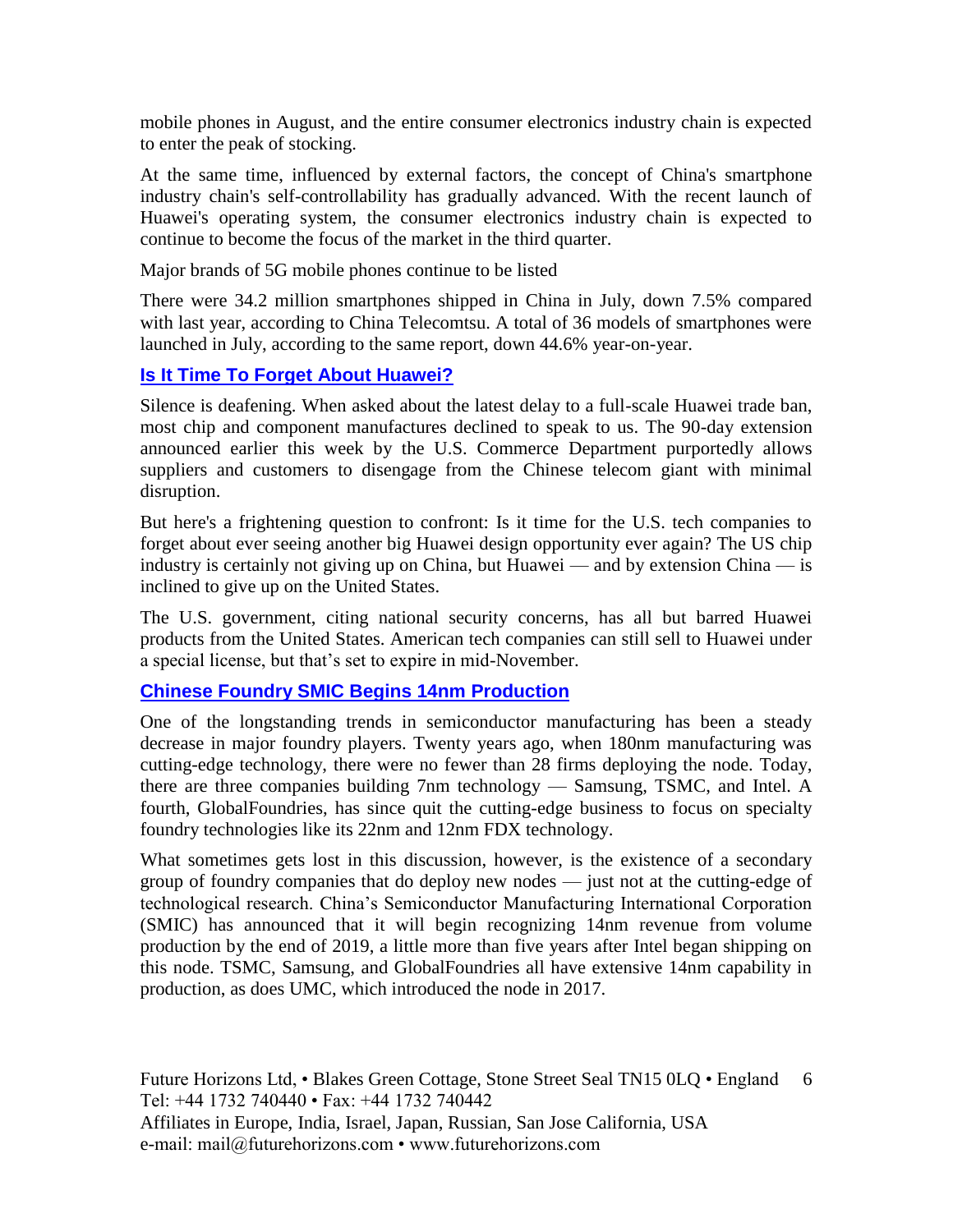## **[Blockchain Bolstering The Internet Of Things](https://www.eetimes.com/document.asp?doc_id=1335022&_mc=RSS_EET_EDT&utm_source=newsletter&utm_campaign=link&utm_medium=EETimesIoT-20190905)**

Across the electronics industry the terms "blockchain" and "the Internet of things" (IoT) are beginning to be linked together. Blockchain first gained attention as part of the cryptocurrency wave, typified by Bitcoin, challenging the norms of financial transactions. But it's not so much monetary interactions that have caught the attention of IoT providers as it is data transactions. Blockchain at its core provides a tamper-proof, distributed, recordkeeping mechanism that looks to be highly applicable to resolving key issues associated with networks of autonomously interacting connected devices.

At a high concept level, at least, the match between blockchain and the IoT looks strong. The most compelling IoT use cases call for distributed devices interacting directly with one another rather than being coordinated through a central service. An industrial IoT system, for instance, might call for a temperature sensor at one point in a process flow to inform a valve controller at another point in the flow to adjust its setting. Yet, there often also needs to be a record of such interactions for oversight or regulatory purposes. Blockchain provides a mechanism for creating such records in multiple locations simultaneously while keeping them both consistent tamper-resistant.

Future Horizons Ltd, • Blakes Green Cottage, Stone Street Seal TN15 0LQ • England 7 Tel: +44 1732 740440 • Fax: +44 1732 740442 Affiliates in Europe, India, Israel, Japan, Russian, San Jose California, USA e-mail: mail@futurehorizons.com • www.futurehorizons.com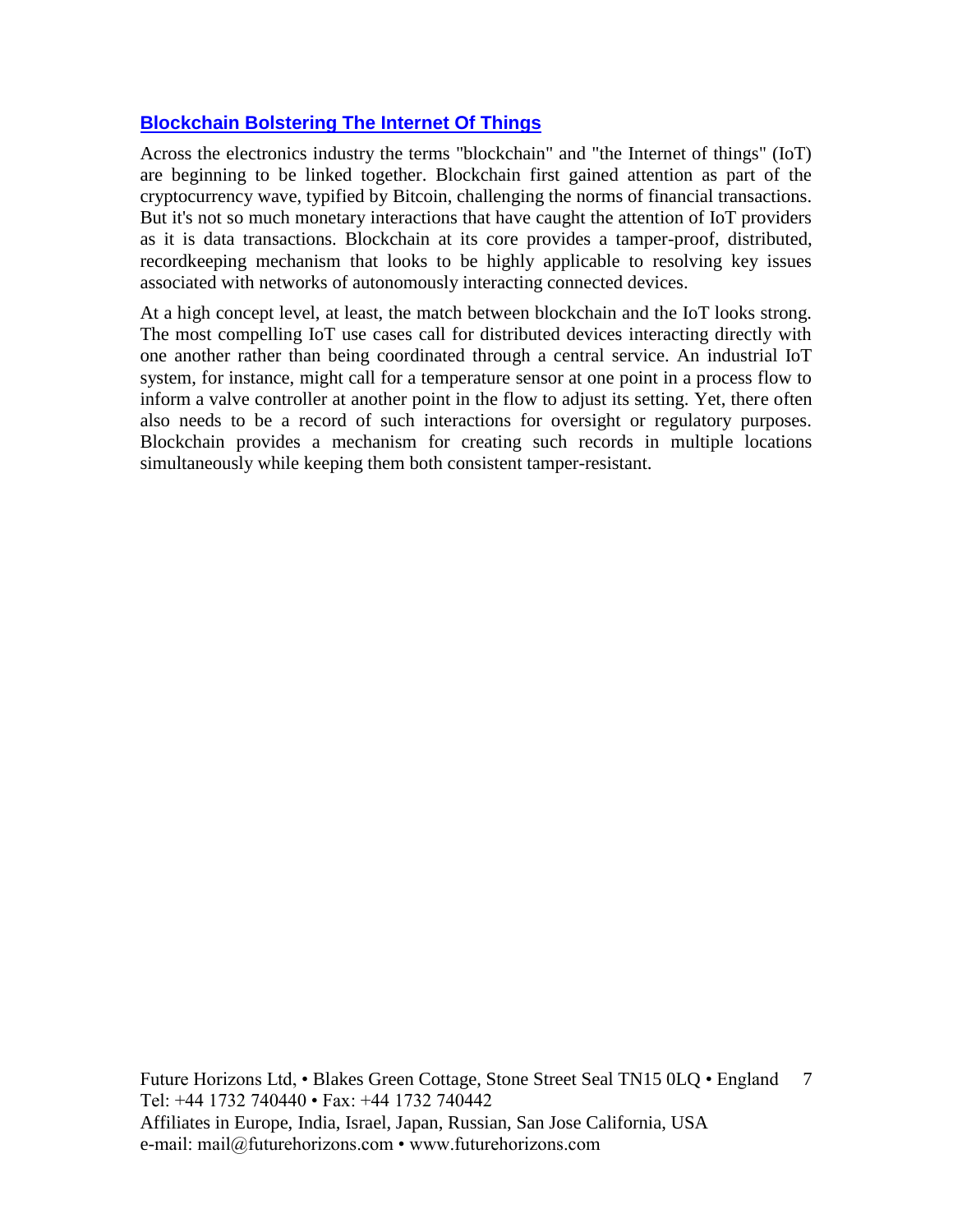# East European News & Trends

# **[Qualcomm and Russian Mobile Operators to Enable Europe's First 5G](https://www.qualcomm.com/news/releases/2019/08/14/qualcomm-and-russian-mobile-operators-enable-europes-first-5g-mmwave?mkt_tok=eyJpIjoiTVdJelpEY3lOVFUzTXpoaCIsInQiOiJaYkhzKzNlMjRyWml6SnNzdGRFVzVxVWk1aFlNMGErdDZXYmk1UmZ3aWdwY1lxMEtcL1JaQzlqUUs5MnBmMmRPRHNqQ21LcUhndnNtV24zQ0ZPczBxdkFNbTZldHFVNE1wUDZndlhXYStZSzYyek9wSm1qUmtkbURWdTh6Z1AyZWQifQ%3D%3D)  [mmWave Network in Moscow This Fall](https://www.qualcomm.com/news/releases/2019/08/14/qualcomm-and-russian-mobile-operators-enable-europes-first-5g-mmwave?mkt_tok=eyJpIjoiTVdJelpEY3lOVFUzTXpoaCIsInQiOiJaYkhzKzNlMjRyWml6SnNzdGRFVzVxVWk1aFlNMGErdDZXYmk1UmZ3aWdwY1lxMEtcL1JaQzlqUUs5MnBmMmRPRHNqQ21LcUhndnNtV24zQ0ZPczBxdkFNbTZldHFVNE1wUDZndlhXYStZSzYyek9wSm1qUmtkbURWdTh6Z1AyZWQifQ%3D%3D)**

Qualcomm Technologies, Inc., a subsidiary of Qualcomm Incorporated, today announced its work with the Department for Information Technologies of Moscow, Russian mobile operators, equipment and software vendors to support testing and deployment of Europe's first 5G millimeter wave (mmWave) network in Moscow this fall.

As the first 5G NR mmWave (band n257) network launch in Europe this year, the Moscow project will enable the testing and commercialization of a wide range of new applications, from improved fixed broadband and mobile wireless access for private users to unique business solutions. In particular, the project is meant to kickstart a range of new 5G-enabled digital services and innovation in the city, including virtual and augmented reality applications, which are set to become some of the most important elements of the Russian capital's digital space. This can allow the city and technology companies operating in Moscow to create new jobs developing next-generation applications, giving new impetus to the growth of high-tech industries in the area and increasing the role of Moscow as one of the world's leading technology centres. For that reason, the Department of Information Technologies of Moscow is providing support to the Russian wireless communication industry in preparation for the launch.

# **[Koreans Use Machine Learning Technology Of Russian Origin](http://www.marchmontnews.com/Finance-Business/Central-regions/22017-Koreans-use-machine-learning-technology-Russian-origin-.html)**

Stickeroid AI, a two-year-old start-up, earlier this year sold its technology to a Korean group of companies called Naver.

The Cyprus-based company of Russian origin is developing a cloud platform that applies machine learning to converting words into stickers.

According to CEO Viktor Kokh, it's "not the company that's been sold in the deal; it's only part of the technology."

# **[One Of Russia's Biggest Telcos Backs Start-Ups](http://www.marchmontnews.com/Finance-Business/Central-regions/22062-One-Russias-biggest-telcos-backs-start-ups.html)**

MTS, one of Russia's main mobile operators, earlier this year launched a corporate venture fund targeting start-ups across Russia and neighboring countries.

In a recent update, telemedicine, Internet of Things, cybersports and other areas were singled out as key funding priorities for the new fund. The fund expects to invest around \$15.5m in early-stage start-ups over the next two years.

Last year the corporation launched an in-house accelerator, MTS StartUp Hub, but startups may receive funding from the new corporate fund irrespective of whether they participate in that accelerator or not.

Future Horizons Ltd, • Blakes Green Cottage, Stone Street Seal TN15 0LQ • England 8 Tel: +44 1732 740440 • Fax: +44 1732 740442 Affiliates in Europe, India, Israel, Japan, Russian, San Jose California, USA e-mail: mail@futurehorizons.com • www.futurehorizons.com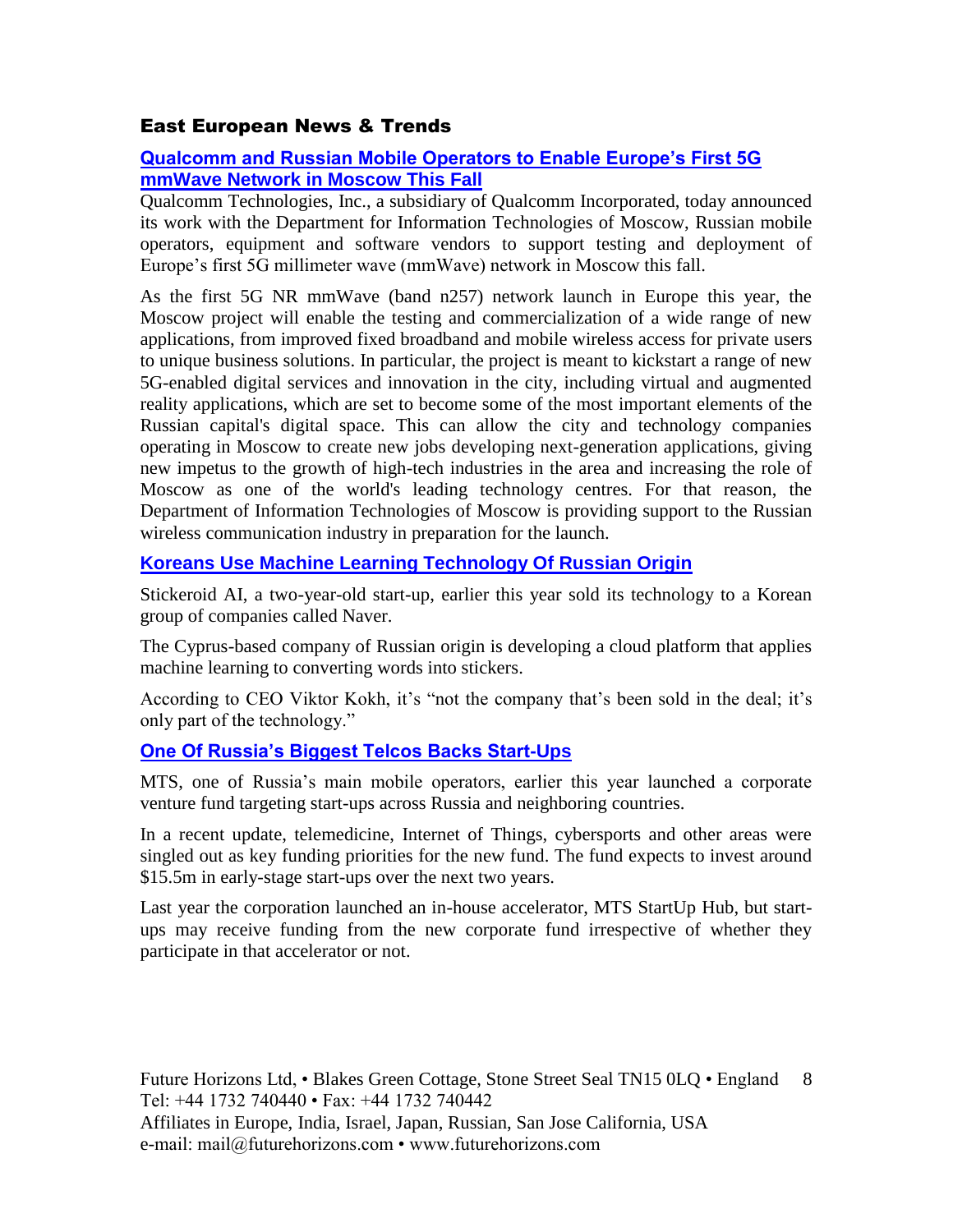# **[Brain4Net Develops SDN Solutions, Raises Government-Led Rounds](http://www.marchmontnews.com/Finance-Business/Central-regions/22080-Brain4Net-develops-SDN-solutions-raises-government-led-rounds-.html)**

Brain4Net, a Russian software developer, is focused on the development and licensing of solutions in the field of software-defined networking (SDN) and networking functions virtualization.

Earlier this summer the company raised \$4.6m from CommIT Capital, a VC fund owned by Russia's national telecom operator, Rostelecom, and a venture investing arm of the VEB Bank called VEB Innovations.

#### **[Mobile Operator Invests In 5G Tech](http://www.marchmontnews.com/Telecoms-Media/Central-regions/22093-Mobile-operator-invests-5G-tech.html)**

By the end of next year MTS, one of Russia's leading mobile operators, has plans to invest an estimated \$1.6m in start-ups that develop 5G tech based solutions. A business incubator will be set up in Moscow to pursue the goal.

The mobile operator is interested in a range of cloud based services in remote gaming, new video streaming formats, Internet of Things solutions, data storage, and some others.

Future Horizons Ltd, • Blakes Green Cottage, Stone Street Seal TN15 0LQ • England 9 Tel: +44 1732 740440 • Fax: +44 1732 740442 Affiliates in Europe, India, Israel, Japan, Russian, San Jose California, USA e-mail: mail@futurehorizons.com • www.futurehorizons.com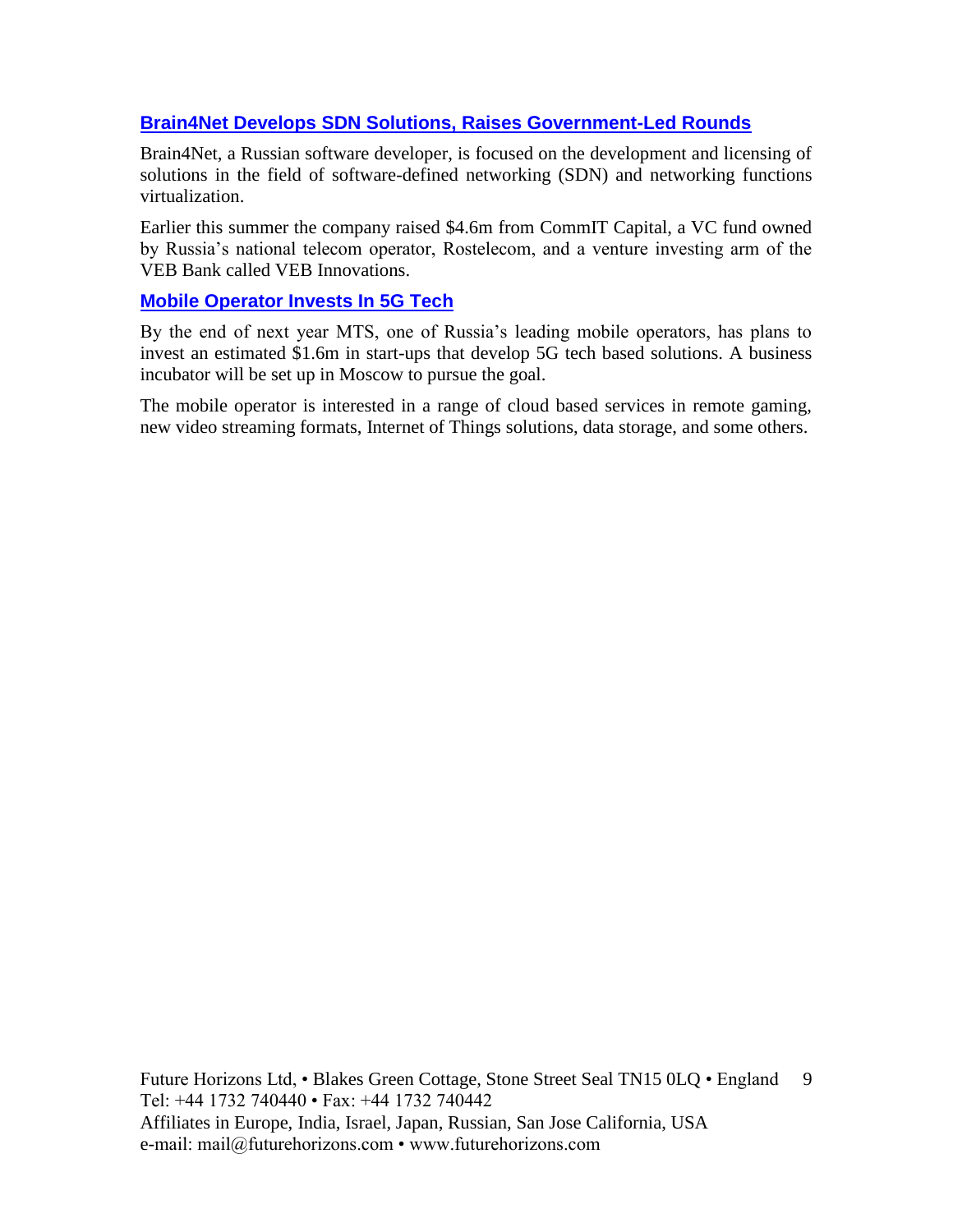# World Economic Round Up

Norway's central bank has cast doubt on whether it will raise interest rates again this year as growing economic uncertainty around the world fuels a global shift towards looser monetary policy. The bank was dubbed "the sole hawk in town" after raising rates at the end of June, its third increase in the past year. It had previously been widely expected to lift rates in September and again after that but the Norges Bank shifted its language about the outlook for the future, striking a more pessimistic note that analysts said could mean that September's rate hike is its last, or even that might not take place. Turkey's economy grew at a slower rate in the second quarter of 2019 than in the previous three months, but it beat analysts' predictions, shaking off concerns that the country could be heading for a double-dip recession

*The latest economic news by country to include USA, Europe, UK, Japan, China, Asia Pacific and India can be found each month in our [Semiconductor Monthly](http://www.futurehorizons.com/page/18/Global-Semiconductor-Report)  [Report.](http://www.futurehorizons.com/page/18/Global-Semiconductor-Report)* 

Future Horizons Ltd, • Blakes Green Cottage, Stone Street Seal TN15 0LQ • England 10 Tel: +44 1732 740440 • Fax: +44 1732 740442 Affiliates in Europe, India, Israel, Japan, Russian, San Jose California, USA e-mail: mail@futurehorizons.com • www.futurehorizons.com